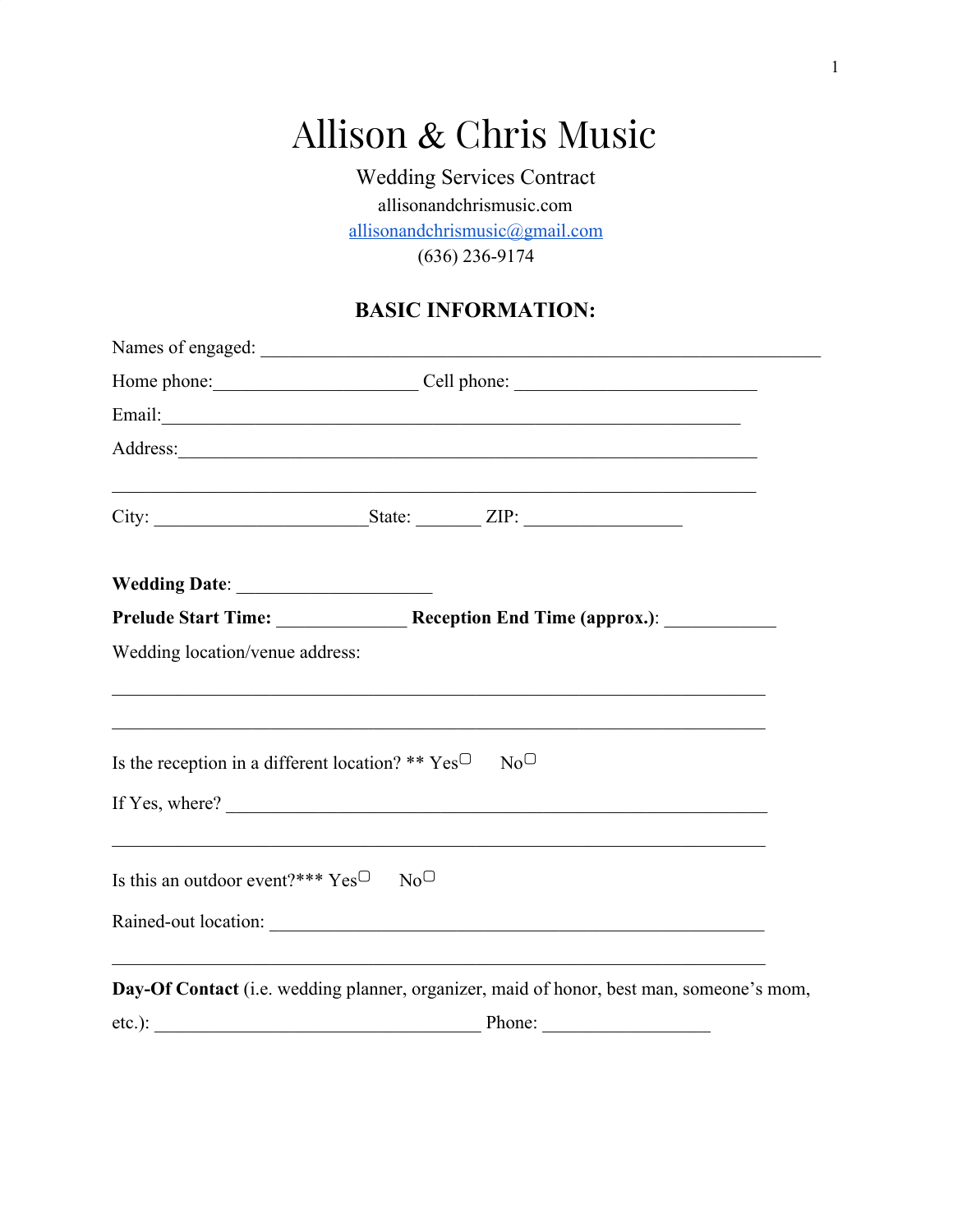\*\*If the reception is in a different location (different physical address) than the ceremony, there is a \$100 moving fee as we have to pack up and transport all of our equipment. Please allow us an additional 1.5 hours of set up between performance times.

\*\*\*If any of the music is to be performed outside for more than 30 minutes, the client(s) must provide ample protection from sun and/or precipitation. If it is below 50 degrees (F) or above 80 degrees (F) on the day and time of the event, we must perform indoors for the safety of our instruments and equipment.

-----------------------------------------------------------

## **PRICING:**

Weekday 10% Discount (Monday-Thursday) : $Yes^{\Box}No^{\Box}$ 

#### **Check all that apply:**

(NOTE: All live music is piano and/or violin unless otherwise requested. Details of each package can be discussed and tweaked.)

#### ▢ **PACKAGE A - \$1500 (The Standard)**

- 15 Minutes of Prelude (live music or DJ)
- Music during ceremony: unique songs for every person that walks down the aisle, unity ceremony music, exit music, etc. (live and/or DJ)
- Cocktail hour and dinner background music, if applicable (live and/or DJ)
- Emcee for toasts, cake cutting, reception games, etc.
- Music and Emcee for special dances (live and/or DJ)
- DJ and/or Live Music for post-dinner dancing/party INCLUDES LIGHT SHOW!
- Music for grand exit (Live and/or DJ)

Total time: about 6 hours (+2 hours for us to set up)

#### ▢ **PACKAGE B - \$1000**

- Emcee for toasts, cake cutting, reception games, etc.
- Music and Emcee for special dances (live and/or DJ)
- DJ and/or Live Music for post-dinner dancing/party INCLUDES LIGHT SHOW!
- Music for grand exit (Live and/or DJ)

Total time: about 3 hours (+2 hours for us to set up)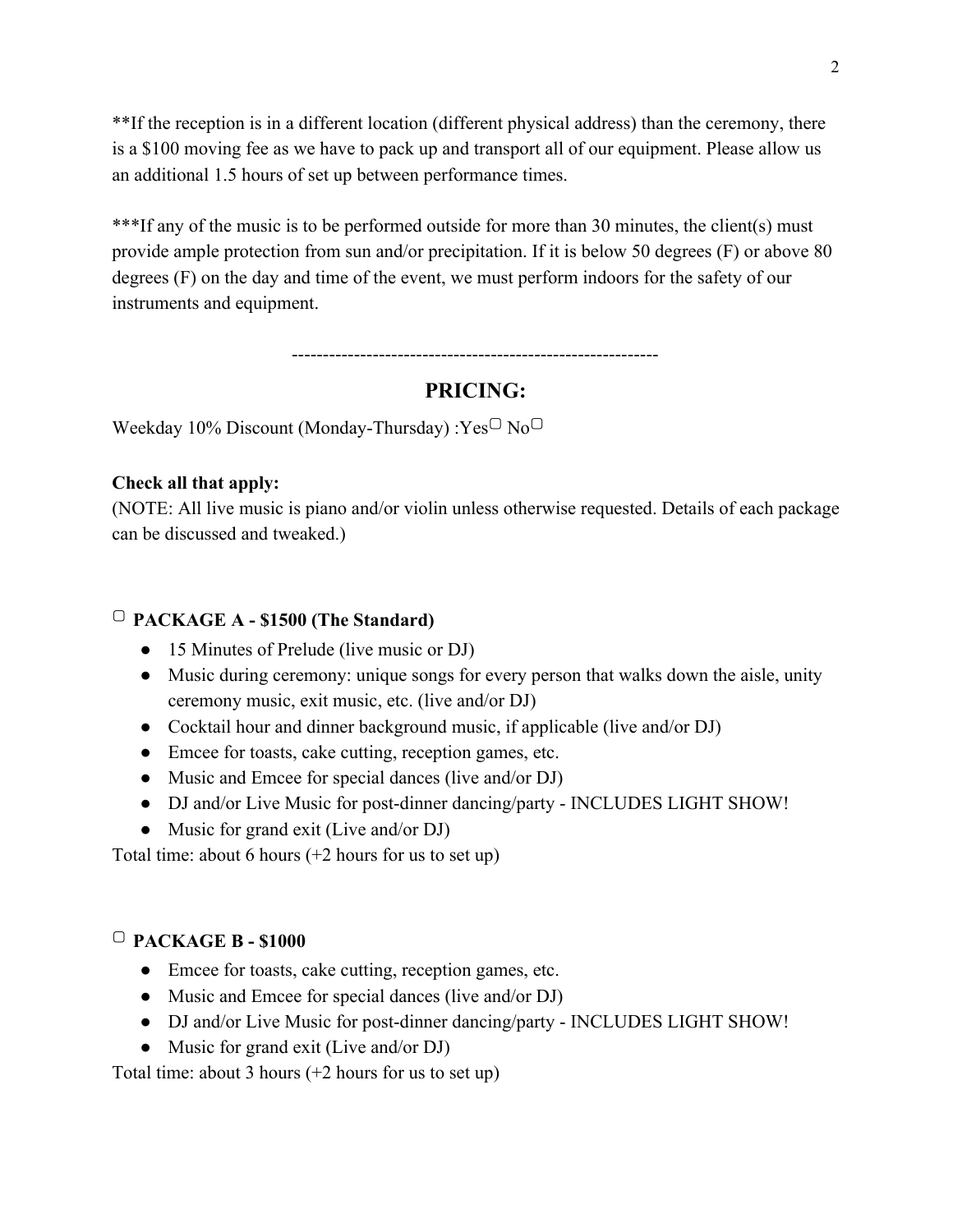## ▢ **PACKAGE C - \$750**

- 15 Minutes of Prelude (live music or DJ)
- Music during ceremony: unique songs for every person that walks down the aisle, unity ceremony music, exit music, etc. (live and/or DJ)
- Cocktail hour and dinner background music, if applicable (live and/or DJ)

Total time: about 3 hours (+2 hours for set up)

#### ▢**PACKAGE D - \$3000**

• Everything included in package A, with Dueling Pianos for the post-dinner party and grand exit.

#### **A LA CARTE:**

 $\Box$ Drummer for Live music, post-dinner dancing - \$500 (includes travel)

 $\Box$ String Quartet for ceremony, prelude, etc. - \$1000 (1.5 hours, includes travel)

 $\Box$ Other additional instrumentalist or vocalist for prelude, ceremony, etc. (1.5) hours, includes travel) - \$300

▢Other (please specify): \_\_\_\_\_\_\_\_\_\_\_\_\_\_\_\_\_\_\_\_\_\_\_\_\_\_\_\_\_\_\_\_ - \$\_\_\_\_\_\_\_

**Subtotal: \_\_\_\_\_\_\_\_\_\_\_**

## **TRAVEL:**

Travel is included within 15 miles of the Tulsa State Fairgrounds. After the first 15 miles, there is an additional charge of \$0.75 per mile. Beyond 200 miles there is an additional \$100 lodging fee for hotel/Airbnb costs.

Mileage: \_\_\_\_\_\_\_\_\_\_\_\_\_ miles x 0.75 = \_\_\_\_\_\_\_\_\_\_\_\_\_\_\_

Lodging fee?  $Yes^{\Box} No^{\Box}$ 

**Travel Total: \_\_\_\_\_\_\_\_\_\_\_**

**Subtotal+Travel Total = FINAL TOTAL: \_\_\_\_\_\_\_\_\_\_\_**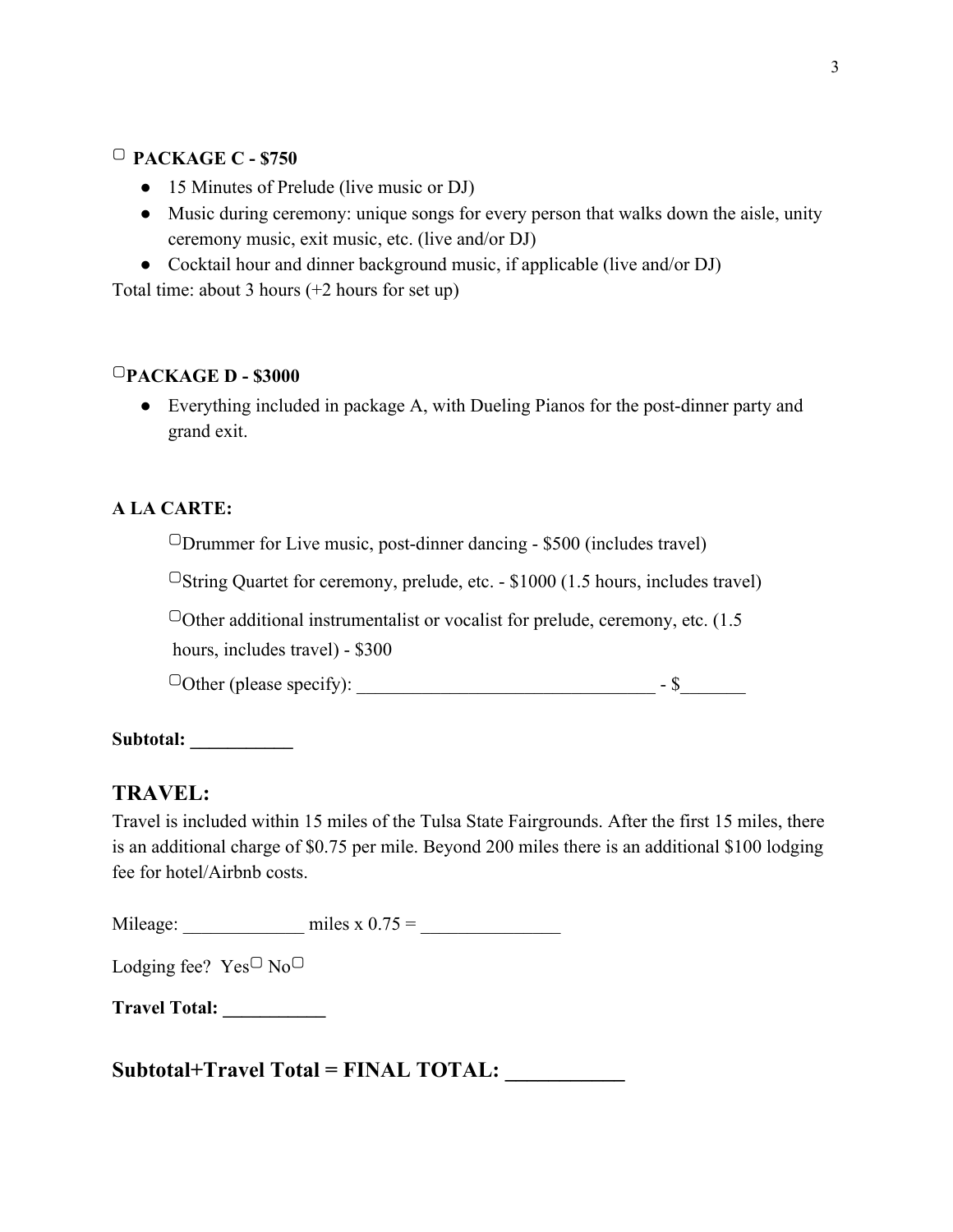# **PAYMENT:**

-----------------------------------------------------------

A non-refundable deposit in the amount of  $(50\%$  of final total, due seven days after receiving this contract) made payable to Allison Johnston is required to guarantee the booking of this event.\*\* Past the seven days, your date will not be held and will be available for other bookings.

Remaining balance of shall be paid no later than when we arrive at the venue on the day of the wedding. If the client reschedules or cancels the date of the wedding, they must directly contact Allison Johnston at least 30 days prior to the event.\*\*\* If the event is cancelled or rescheduled within 30 days of the date, there is a cancellation fee of 10% of the subtotal, due within 14 days of cancellation.

If you would like us to play over the allotted time, our fee is an additional \$100 per half hour. We can play up to an hour over the allotted time. This can be paid with cash, check, or paypal.

\*\*Acceptable forms of payment are cash, checks made out to Allison Johnston, or paypal.me/allisonjplaysviolin. Please inquire about alternate forms.

\*\*\*Rescheduling does not guarantee that we will have the availability to play the new date.

-----------------------------------------------------------

## **OTHER IMPORTANT THINGS TO KNOW:**

We need to know your order of who walks down the aisle at what time, ceremony order, names of people involved in the wedding party, etc. We must know no later than when we arrive at the venue.

If your venue has a closing time/curfew, please let us know beforehand and schedule your reception accordingly so that we have at least 1.5 hours to break down and pack up.

We do require electricity! Please have accessible outlets in your venue for us to use.

Your total cost includes our prep time, any music that has to be arranged, our labor, and rights to play the music.

If we have to cancel on you, the deposit and any additional payments will be refunded in full. We will only cancel in cases of dire emergencies.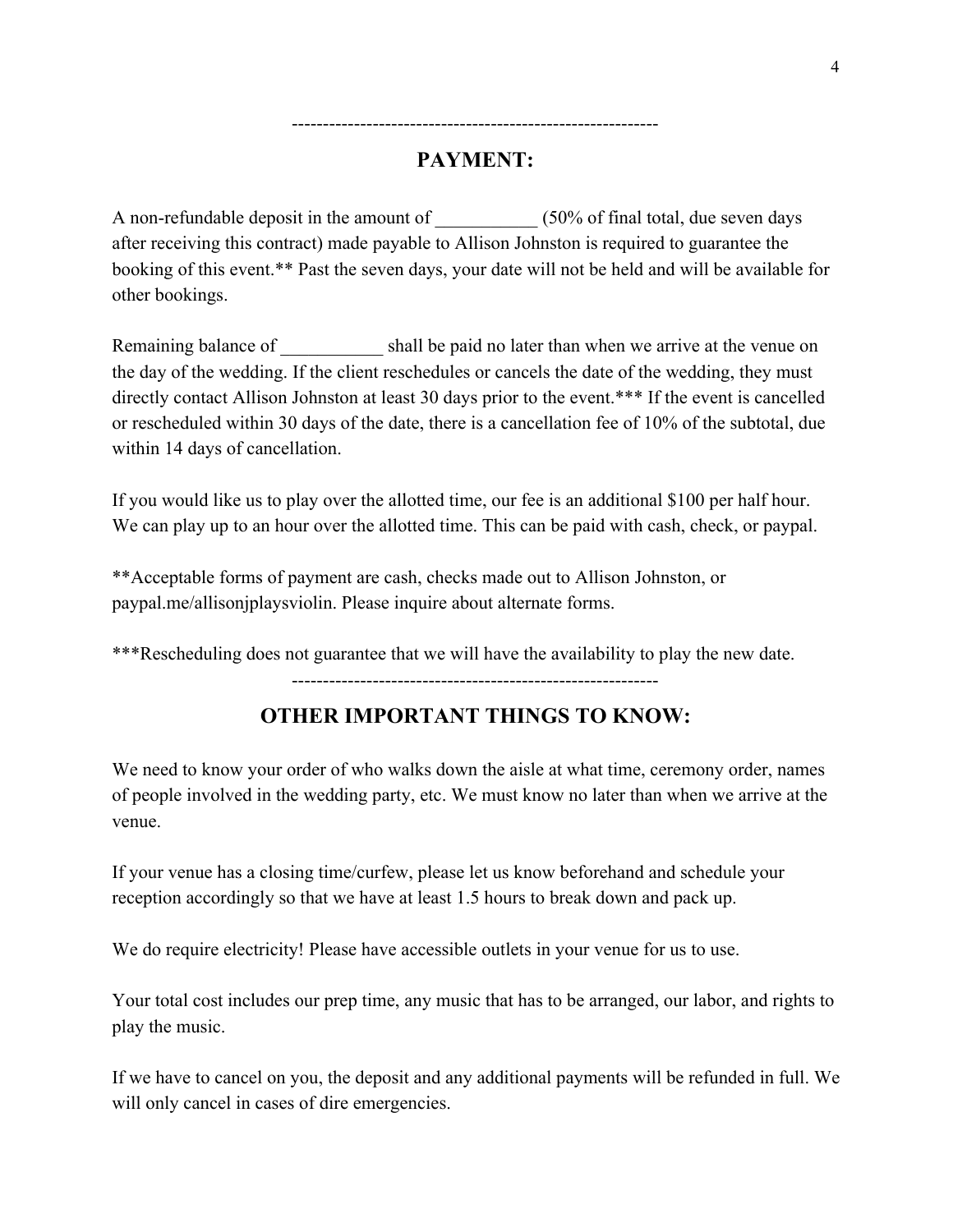Please list what songs you'd like to have for your ceremony and reception. If you don't have any ideas or do not have a preference, you can leave this blank. Please note that if you would like to change these, we may not be able to perform some of it live.

| Wedding Party:                                                                       |
|--------------------------------------------------------------------------------------|
|                                                                                      |
|                                                                                      |
|                                                                                      |
|                                                                                      |
| Postlude:                                                                            |
|                                                                                      |
|                                                                                      |
|                                                                                      |
|                                                                                      |
|                                                                                      |
| Would you like to play reception games? (ex: shoe game, newlywed game, etc.)         |
| $Yes^{\Box} No^{\Box}$ If yes, please specify:                                       |
|                                                                                      |
|                                                                                      |
| We want to play what you want to hear. Please list your other must-have songs below: |
|                                                                                      |
|                                                                                      |
|                                                                                      |